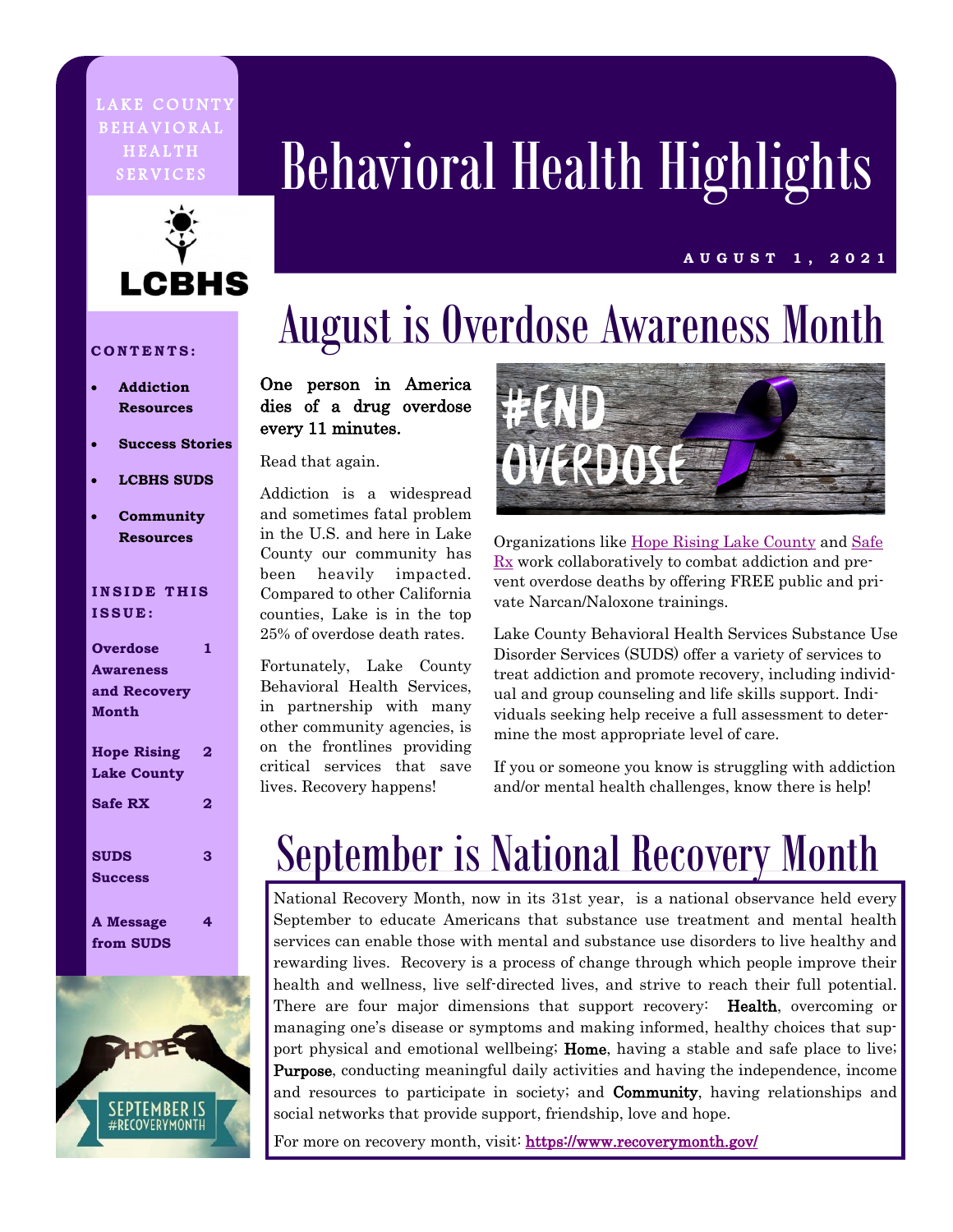### **Hope Rising Lake County/Safe Rx**



"Hope Rising is an amazing group of community decisionmakers that is making a positive difference in Lake County. It is truly an honor to work with these folks in an advisory capacity as I sit on both the Hope Rising Governing Board and its Executive Committee.

Without the work, passion and dedication of all involved, we wouldn't have Hope Center, SafeRx, Narcan trainings, Find Your Way opioid reduction program, and the Smart Start Bright Future initiative. I look forward to many more future projects driven and guided by Hope Rising that will continue to improve the overall health and well-being of Lake County!"

#### -Todd Metcalf

Director of Lake County Behavioral Health Services

Hope Rising is a coalition of 15 local agencies that are working together to improve Lake County. Some of the agencies include LCBHS, Lake Co. Office of Education, Lake Co. Department of Social Services, Sutter Health and Adventist Health, Redwood Community Services, Lake Family Resource Center, Woodland Community College, North Coast Opportunities, and Tina Scott, member of the Board of Supervisors.

### Hope Rising is focusing on the [top health and well](http://www.hoperisinglc.org/tiles/index/display?id=200426747104935311)[ness needs](http://www.hoperisinglc.org/tiles/index/display?id=200426747104935311) facing our

County: Substance misuse treatment and prevention, homelessness and housing stability, cancer screenings and prevention, and community engagement.

Hope Center, located at 3400 Emerson Street in Clearlake, offers housing and case management for individuals experiencing homelessness. Smart Start/Bright Future is a transformational initiative that will address the impacts of poverty and deliver lasing positive outcomes from cradle to career for our youth.

Safe Rx was born from Hope Rising in 2013 following data showing that Lake County had the highest rate of overdose in California and also the highest amount of prescribed opiates.

In August 2015, Safe Rx held their first opiate meeting and launched their initiative to rewrite the prescribing guidelines and work towards better patient care. This initiative led to a dramatic decrease in opiate prescriptions in Lake County.

Safe Rx provides naloxone/narcan kits which can halt an overdose and prevent death. Safe Rx has also partnered with a syringe exchange program to help reduce the spread of diseases such as hepatitis and HIV. In 3 months, Safe Rx distributed 1,060 narcan kits to the public.

Hope Rising and Safe Rx are leading a Campaign of Compassion to help change the negative stigma surrounding those with the disease of addiction, and helping to educate the public in order to encourage a general respect and concern for our neighbors experiencing these hardships. They are determined to provide education and support for our community's youth, and they are working hard to break the cycle of

intergenerational abuse and trauma:

### "The kids we don't save, will be the adults we have to rescue."

Part of the youth education effort is the Youth Opiate Response grant, where a committee of Transitional Age Youth get to take an active role and provide their input about what changes need to be made to stop the cycle of trauma and substance abuse in our community.

Kim Tangermann, who is the coordinator for Safe Rx believes in empowering youth, "not talking about them without them," enabling our community's youth to have an active voice in changing the trajectory of their lives.

For more information about Hope Rising, Safe Rx and their other programs and resources, you can find them at: www.hoperisinglc.org

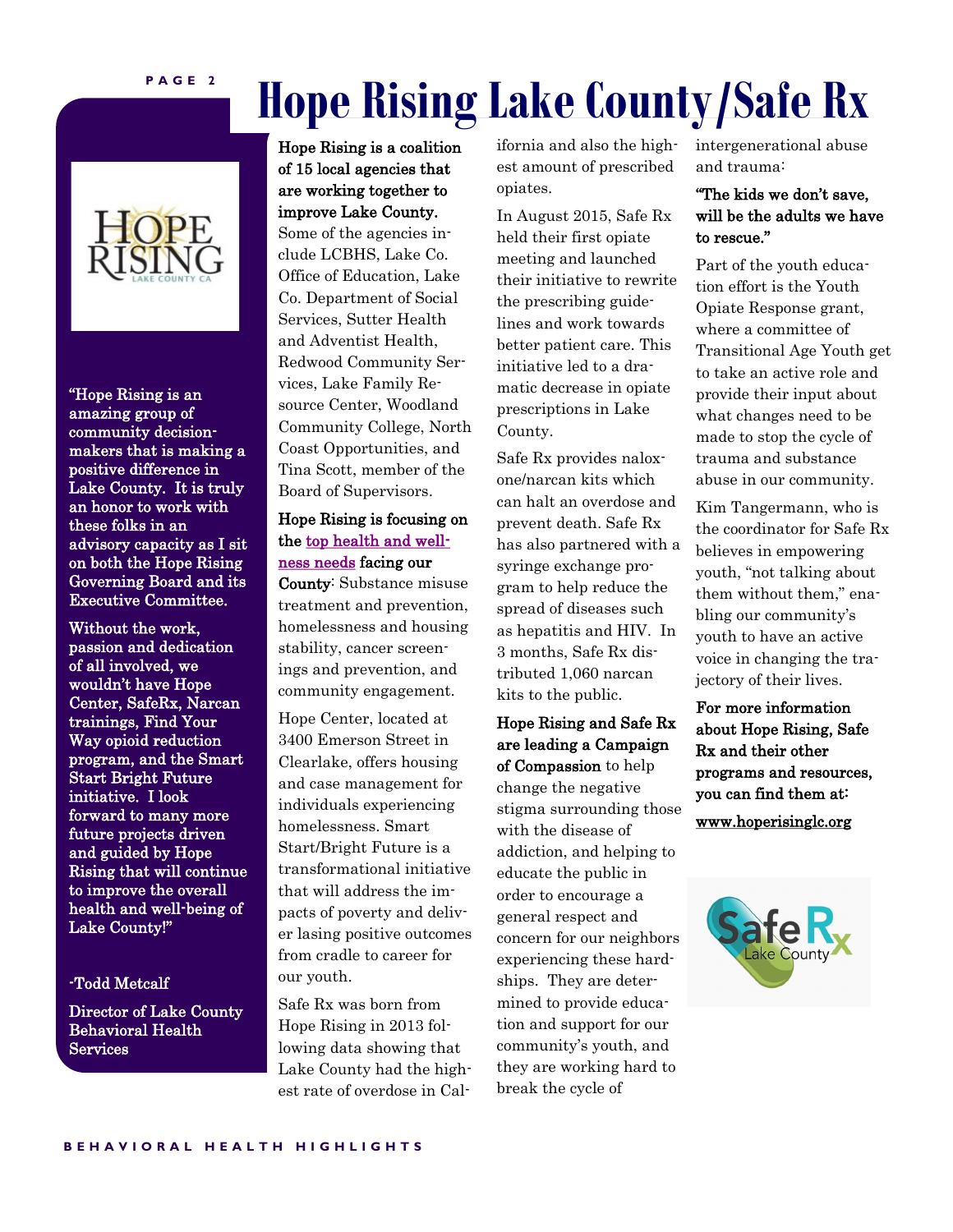# A Story of Recovery & Success

In March 2020 the unthinkable happened in the life of Mirasta and her children: her partner, their father, passed away unexpectedly due to his alcoholism. Her grief was overwhelming and she was unable to picture her life without her children's father. She started to drink and soon felt that she could not go on living. Mirasta survived a suicide attempt in September of 2020. Thankfully, she was connected to LCBHS services. Due to the state of her mental health at the time her children were removed from her care by CWS. This event lit a fire in her heart and Mirasta devoted her life to getting them back. Mirasta said that her motto is "try everything once" and she did. She not only engaged in a Mental Health program, she also committed to SUDS, Drug Dependency Court, and NA meetings where she got a sponsor and started working the 12 Steps, following the plan developed with CWS to regain custody of her children. In April 2021, her children were placed back in her care and she has not stopped working on herself. Mirasta stated that in SUDS she learned the Theory of Positive Behavioral Response, which was extremely helpful since she knew people were always watching her to see how she would react to things considering her past mental health issues and alcohol use.

### A Happy Family: Mirasta, her partner and her two children.

Mirasta is currently on Step 4 with her NA sponsor and is learning how to work through all the "baggage" she has been carrying around her entire life. As a former foster youth, she had to learn how to survive and now she is learning how to live. She has graduated from SUDS and also graduated Drug Dependency Court (DDC) on July 14th.

Mirasta feels like a changed person who can tackle life's obstacles because now she has the tools to do so. Her choices were to fight for her life or run away—she chose to fight to save her life and keep her family together. She said, "It's worth it. It's hard and it's a long process, but when you find that the quality of life is more than the superficial numbness, it's worth it".